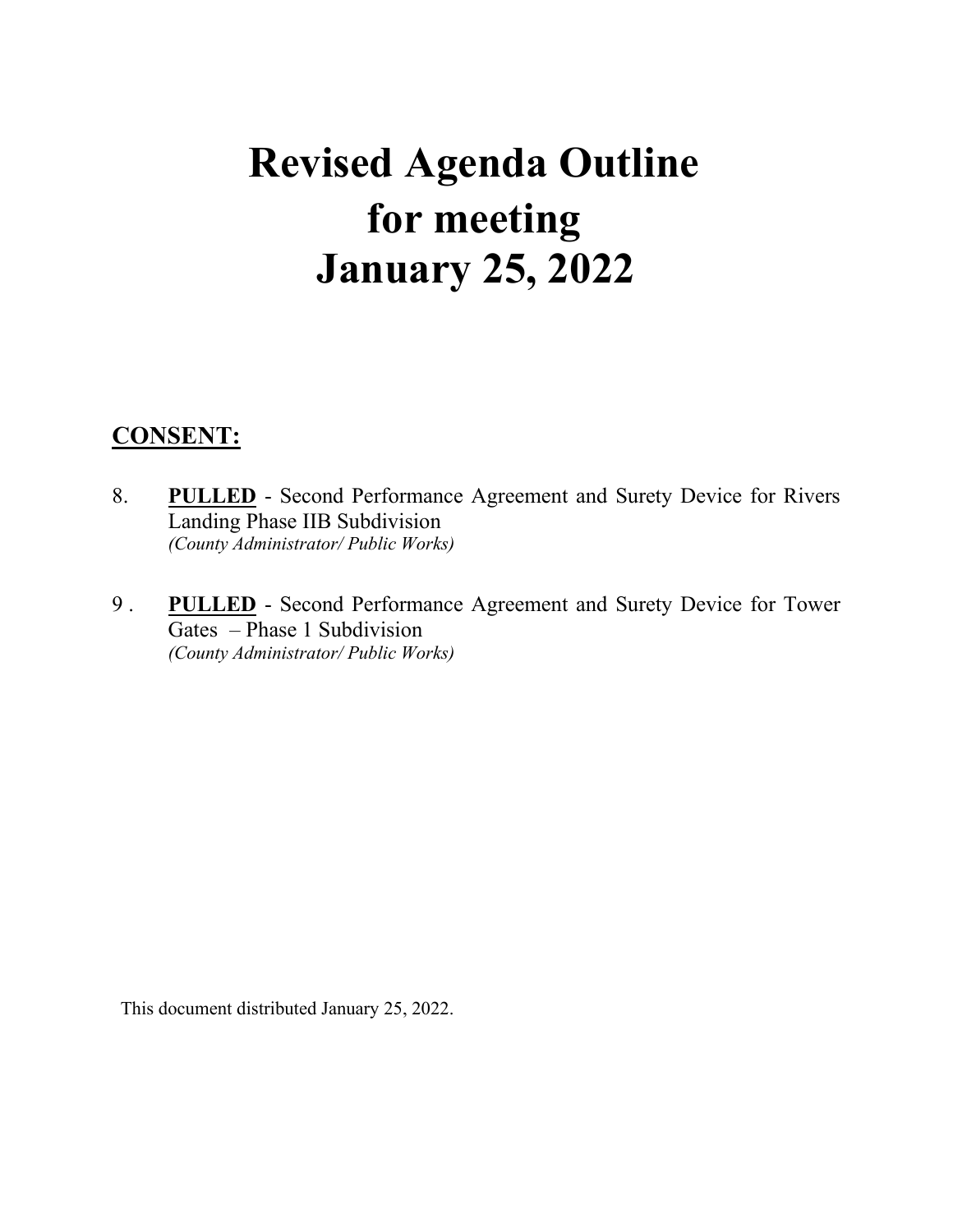# **Board of County Commissioners Leon County, Florida**

# **Agenda**

# **Regular Public Meeting Tuesday, January 25, 2022, 3:00 p.m.**

 Leon County Courthouse, Commission Chambers, 5th Floor 301 S. Monroe Street Tallahassee, Florida 32301

# **REVISED**

The media and the public can access the meeting in real time on Comcast channel 16, the Leon County Florida channel on Roku, the County's [Facebook](https://www.facebook.com/LeonCountyFL/) page, [YouTube](https://www.youtube.com/user/LeonCountyFL) channel, [Twitter](https://twitter.com/leoncounty) and County [web site.](https://www2.leoncountyfl.gov/coadmin/agenda/) 

Citizens wishing to provide input on any item(s) on the published agenda (or a non-agenda subject) for the meeting may share public comment by using one of the following options:

- In-person at the meeting; or
- **•** Register to provide comments using communications media technology during the meeting through the registration form using the following link [https://www2.leoncountyfl.gov/coadmin/agenda/.](https://www2.leoncountyfl.gov/coadmin/agenda/) Citizens wishing to provide virtual comment must register by 8 p.m. on the day before the meeting to provide County staff sufficient time to provide instructions to citizens for comment during the meeting. Anyone needing assistance with registration may contact County Administration at 850- 606-5300.

Please note that Board of County Commissioners Policy 01-05, Article IX., Section E., titled "Addressing the Commission", and Article IX., Section F., entitled "Decorum", shall remain in full force and effect.

# **INVOCATION & PLEDGE OF ALLEGIANCE**

Invocation by Rabbi Michael Shields of Temple Israel Rev. Abigail (Abi) W. Moon from St. John's Episcopal Church

Pledge of Allegiance by Commissioner Dozier.

# **AWARDS AND PRESENTATIONS**

- Proclamation Recognizing the FSU Women's Soccer Team for Winning the NCAA National Championship *(Chairman Proctor)*
- Proclamation Recognizing Bradley's Country Store  $50<sup>th</sup>$  Annual Fun Day *(Commissioner Welch)*
- Proclamation to Recognize Timothy Firley and Companions for Their Heroic Rescue Efforts *(Commissioner Maddox)*
- Presentation Recognizing Leon County's Support of Honor Flight Tallahassee *(Tom Napier and Mac Kemp, Honor Flight Tallahassee)*
- Coronavirus Disease 2019 (COVID-19) Update *(Vincent S. Long, County Administrator and Charmayne Anderson from the Florida Department of Health in Leon County)*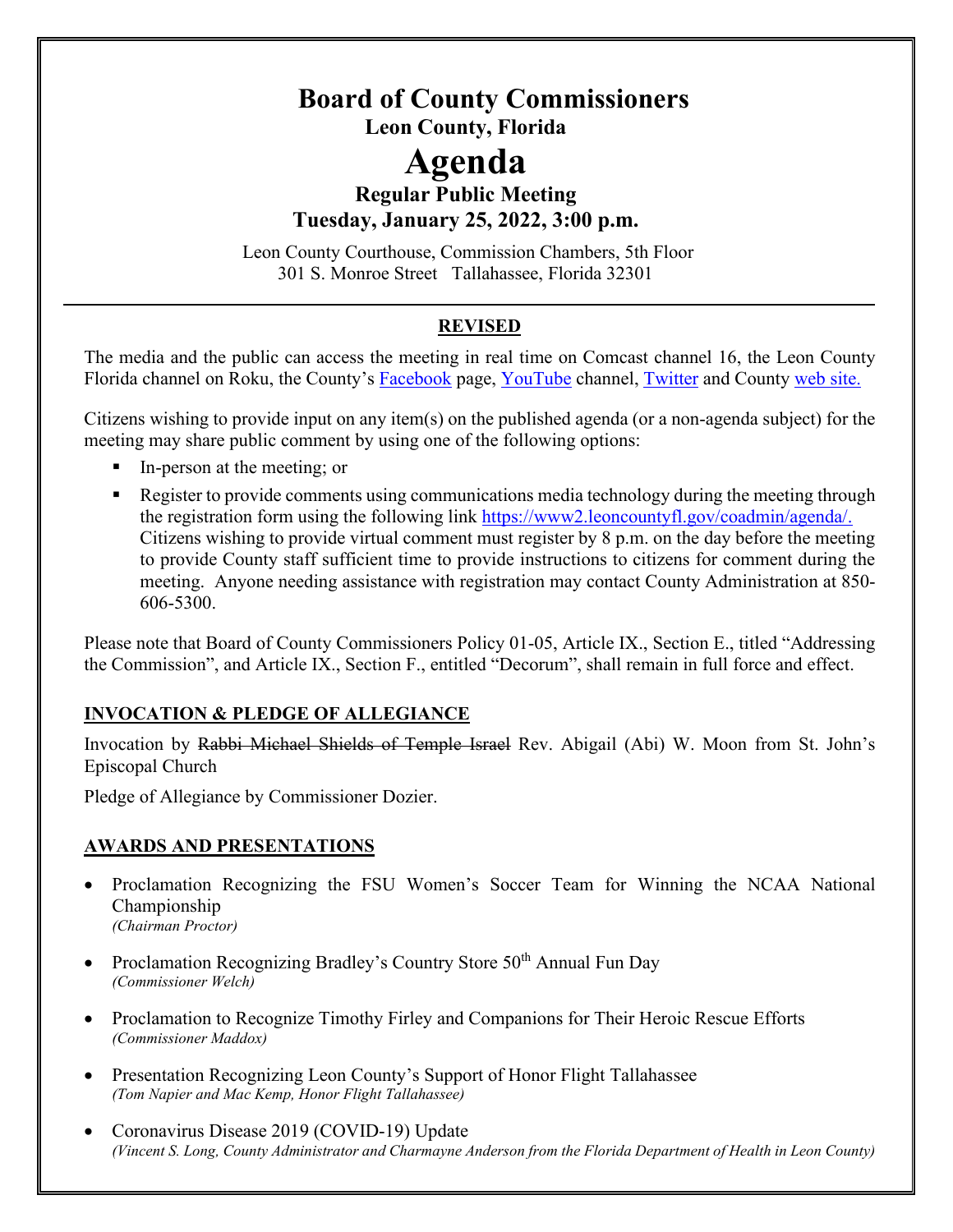### **CONSENT**

- 1. Minutes: November 9, 2021 Regular Meeting *(Clerk of Court)*
- 2. Payment of Bills and Vouchers *(County Administrator/ Office of Financial Stewardship/ Office of Management & Budget)*
- 3. Proof of Publication of the Notice of Change of Boundaries of County Commissioner Districts *(County Attorney)*
- 4. Fiscal Year 2023 Budget Calendar *(County Administrator/ Financial Stewardship/ Office of Management & Budget)*
- 5. Acceptance of the Resilient Florida Grant Agreement with Florida Department of Environmental Protection *(County Administrator/ Financial Stewardship/ Office of Management & Budget)*
- 6. State Homeland Security and Big Bend Healthcare Coalition Grants *(County Administrator/ Financial Stewardship/ Office of Management & Budget/ Emergency Management)*
- 7. Second Performance Agreement and Surety Device for Fletcher Oaks Subdivision Phase II *(County Administrator/ Public Works)*
- 8. **PULLED** Second Performance Agreement and Surety Device for Rivers Landing Phase IIB Subdivision *(County Administrator/ Public Works)*
- 9. **PULLED** Second Performance Agreement and Surety Device for Tower Gates Phase 1 Subdivision *(County Administrator/ Public Works)*
- 10. Approval of the Plat of Bornino Commercial Subdivision *(County Administrator/ Public Works)*
- 11. Interlocal Agreement for Hurricane Debris Removal and Disposal Services *(County Administrator/ Public Works)*
- 12. Third Amendment to the Preferred Customer Electric Service Agreement *(County Administrator/ Office of Resource Stewardship)*

Procurements: *(These items are included under Consent.)*

13. Bid Award for the Leon County Courthouse Stone Cleaning and Sealant Application Project *(County Administrator/ / Purchasing/ Public Works)*

Status Reports: *(These items are included under Consent.)* 

- 14. Fiscal Year 2021 Annual Performance and Financial Report *(County Administrator/ Office of Financial Stewardship)*
- 15. Acceptance of the FY 2021 Annual Domi Education Inc. Entrepreneurial Community Impact Report and Authorization to Execute a New Lease Agreement *(County Administrator/ Office of Financial Stewardship/ Office of Economic Vitality)*
- 16. Annual Status Report on the Leon County Water Quality Monitoring Program *(County Administrator/ Public Works)*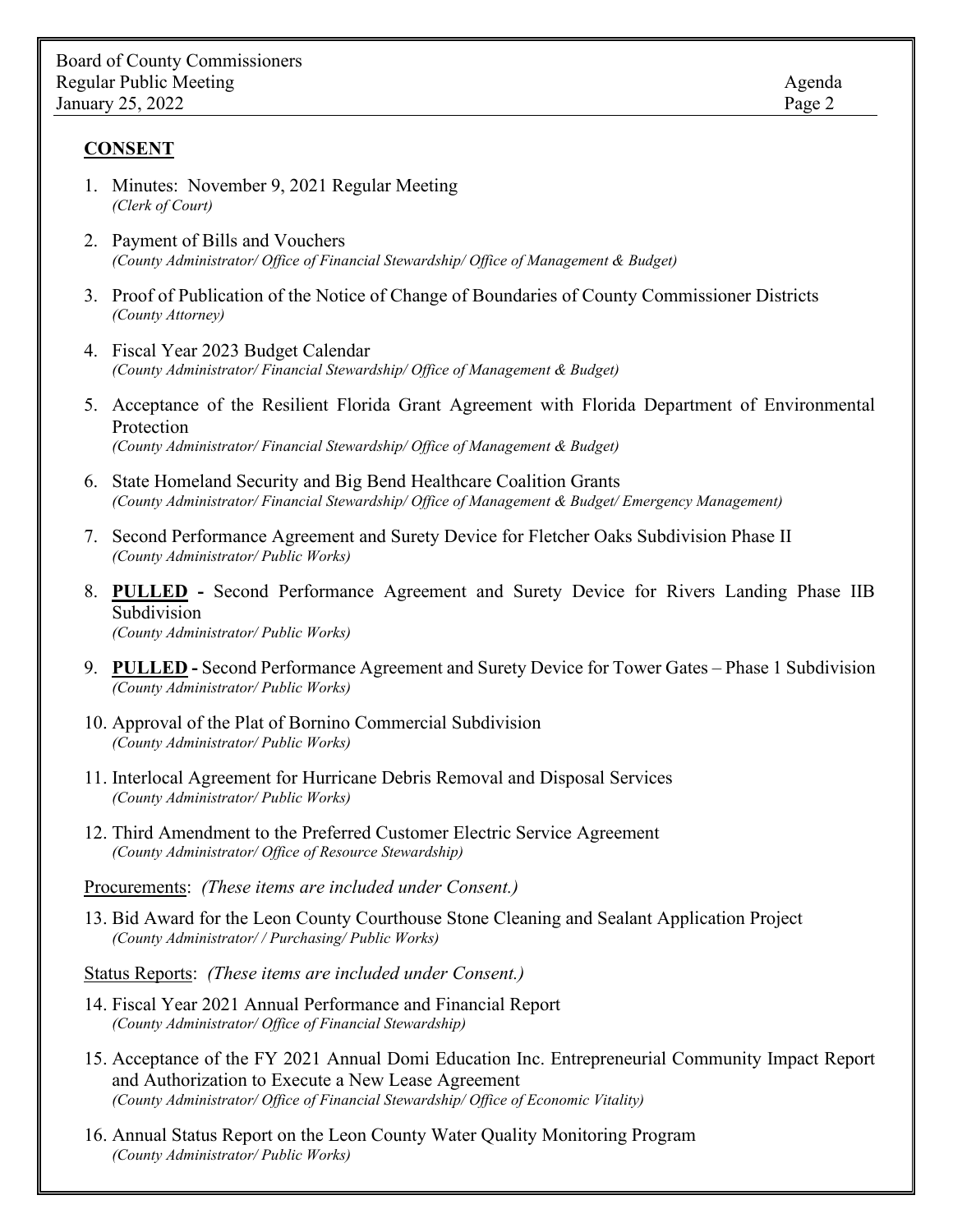- 17. Basin Management Plan Update *(County Administrator/ Public Works)*
- 18. Status Update Regarding Curbside Collection Service Provided by Waste Pro, Inc. *(County Administrator/ Resource Stewardship)*

### **CONSENT ITEMS PULLED FOR DISCUSSION**

- 8. **PULLED** Second Performance Agreement and Surety Device for Rivers Landing Phase IIB Subdivision *(County Administrator/ Public Works)*
- 9. **PULLED** Second Performance Agreement and Surety Device for Tower Gates Phase 1 Subdivision *(County Administrator/ Public Works)*

### **CITIZENS TO BE HEARD ON NON-AGENDAED ITEMS**

3-minute limit per speaker; there will not be any discussion by the Commission.

### **GENERAL BUSINESS**

- 19. Ordinance Addressing Public Health and Safety Issues, Including Issues Related to Homelessness *(County Administrator/ County Administration)*
- 20. Library of Things for the Leon County Public Library *(County Administrator/ Library)*
- 21. Authorization to Proceed with Drafting an Ordinance Creating a Process for Designating County Roads for Golf Cart Operation *(County Administrator/ County Attorney/ Public Works)*
- 22. Full Board Appointments to the CareerSource Capital Region Board, and the Joint City/County Bicycling Workgroup *(County Administrator/ County Administration)*

### **SCHEDULED PUBLIC HEARINGS, 6:00 P.M.**

23. First of Two Public Hearings to Reinstate and Extend the Park Place Development Agreement *(County Administrator/ Development Support & Environmental Management)*

### **CITIZENS TO BE HEARD ON NON-AGENDAED ITEMS**

3-minute limit per speaker; Commission may discuss issues that are brought forth by speakers.

### **COMMENTS/DISCUSSION ITEMS**

Items from the County Attorney

Items from the County Administrator

Discussion Items by Commissioners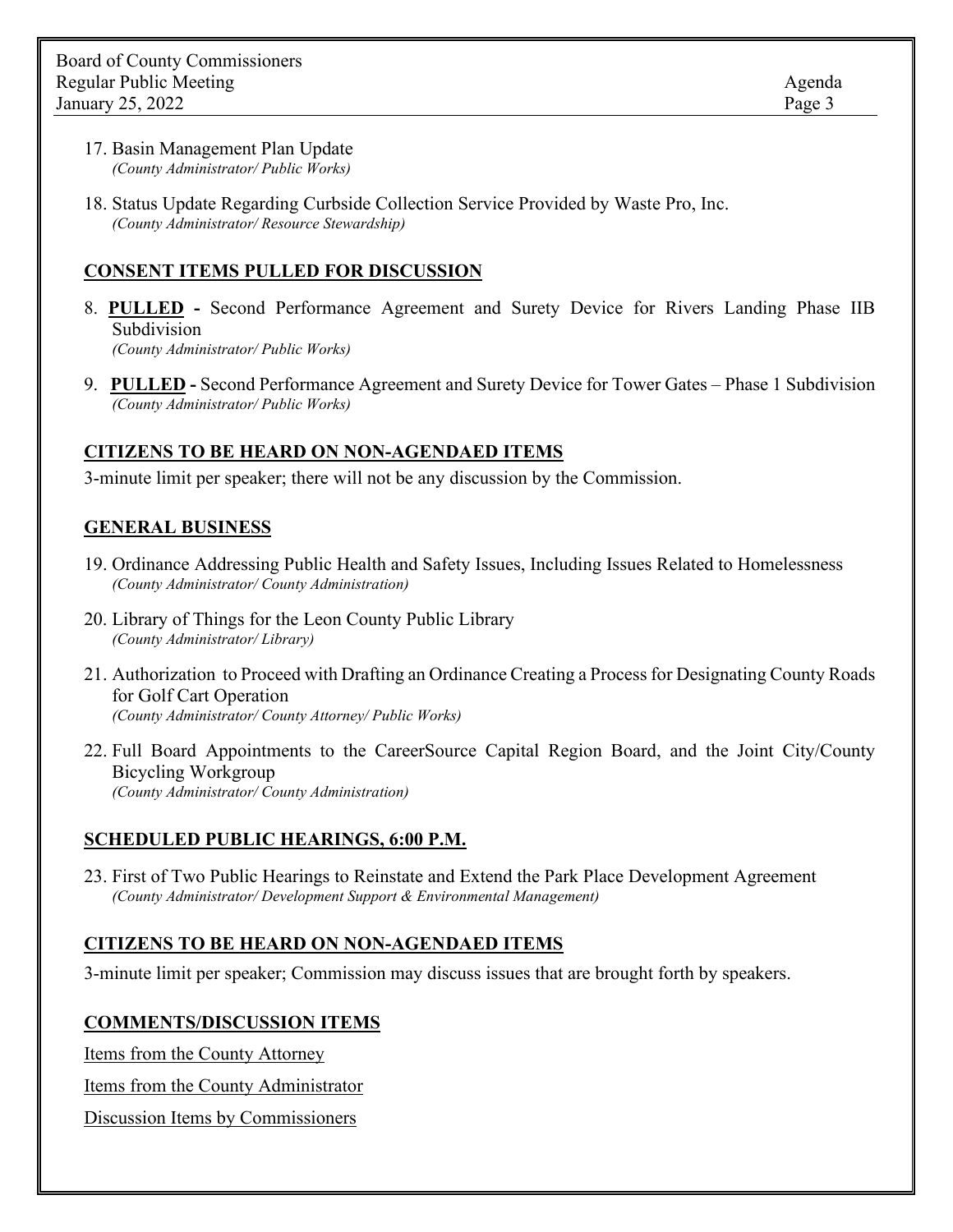### **RECEIPT AND FILE**

- Children's Services Council of Leon County Quarterly Financial Report
- Children's Services Council of Leon County 2021 Annual Report
- FY 2021 Housing Finance Authority of Leon County Annual Report

### **ADJOURN**

*The next regular meeting of the Board of County Commissioners is tentatively scheduled for Tuesday, February 8, 2022 at 3:00 p.m.* 

**All lobbyists appearing before the Board must pay a \$25 annual registration fee. For registration forms and/or additional information, please contact the Board Secretary or visit the County Clerk website at [www.leoncountyfl.gov](http://www2.leoncountyfl.gov/coadmin/agenda/)**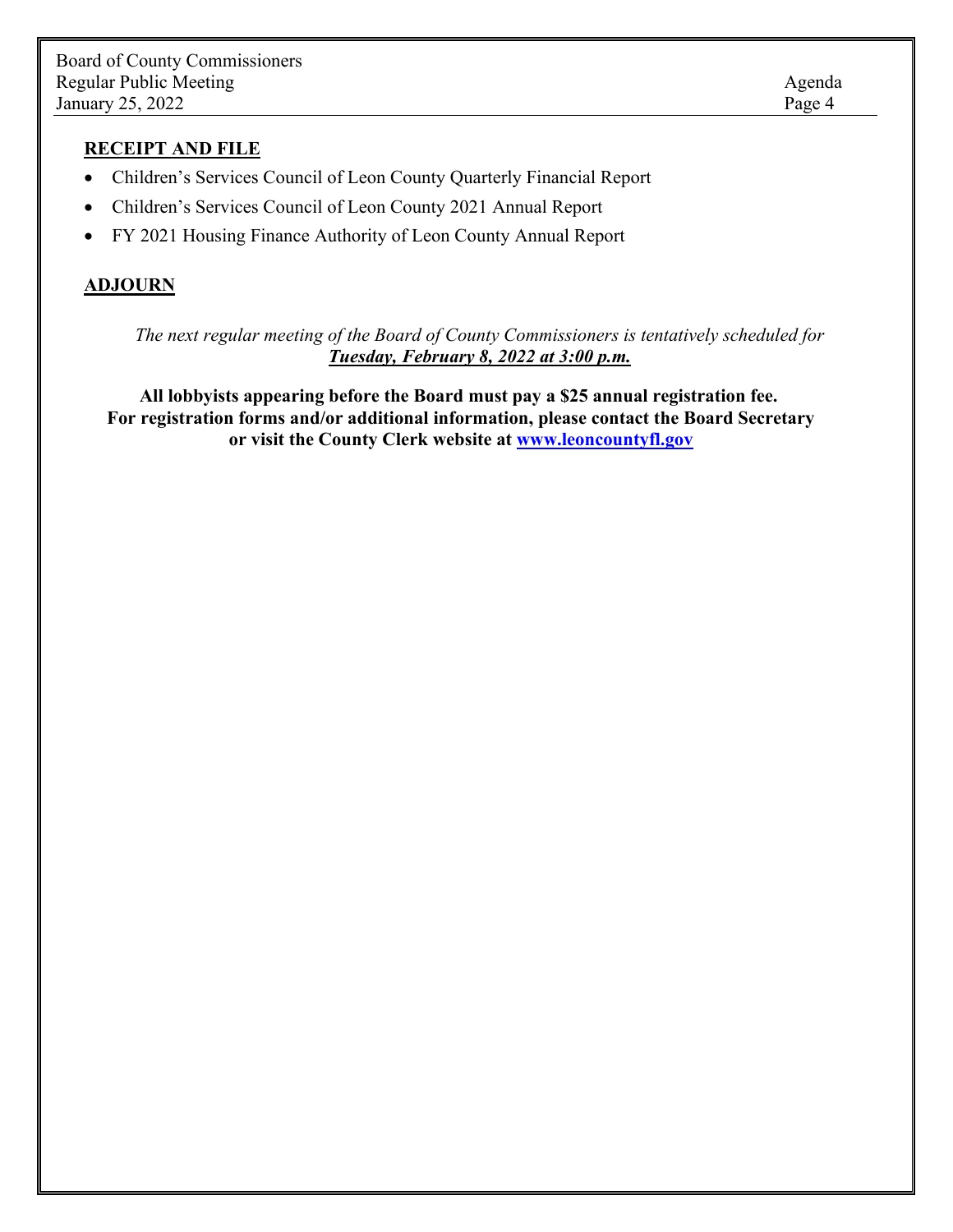# **PUBLIC NOTICE**

# **Leon County Board of County Commissioners**

**2022 Tentative Meeting Schedule**

All Workshops, Meetings, and Public Hearings are subject to change.

| Date                | Day     | <b>Time</b> | <b>Meeting</b>                                                                                |
|---------------------|---------|-------------|-----------------------------------------------------------------------------------------------|
| <b>January 24</b>   | Monday  | 9:00 a.m.   | <b>Board Retreat</b>                                                                          |
| <b>January 25</b>   | Tuesday | $3:00$ p.m. | <b>Regular Board Meeting</b>                                                                  |
| <b>February 8</b>   | Tuesday | $3:00$ p.m. | <b>Regular Board Meeting</b>                                                                  |
| <b>February 22</b>  | Tuesday | $9:00$ a.m. | Joint County/City Affordable Housing<br>Workshop                                              |
| March 8             | Tuesday | $3:00$ p.m. | <b>Regular Board Meeting</b>                                                                  |
| March 22            | Tuesday | $9:00$ a.m. | Workshop on Alternatives to Incarceration for<br>the Possession of Small Amounts of Marijuana |
|                     |         | 10:30 a.m.  | Workshop on the Jail Population                                                               |
|                     |         | $1:00$ p.m. | Joint County/City Workshop on Comprehensive<br>Plan Amendments                                |
| April 12            | Tuesday | $3:00$ p.m. | <b>Regular Board Meeting</b>                                                                  |
| April 12            | Tuesday | 6:00 p.m.   | Joint Transmittal Hearing on the 2022 Cycle<br><b>Comprehensive Plan Amendments</b>           |
| May 10              | Tuesday | $3:00$ p.m. | <b>Regular Board Meeting</b>                                                                  |
| May 24              | Tuesday |             | Workshop (TBD)                                                                                |
| June 14             | Tuesday | $3:00$ p.m. | <b>Regular Board Meeting</b>                                                                  |
| June 14             | Tuesday | $6:00$ p.m. | Joint Adoption Hearing on 2022 Cycle<br><b>Comprehensive Plan Amendments</b>                  |
| June 21             | Tuesday | 9:00 a.m.   | <b>Budget Workshop</b>                                                                        |
| July 12             | Tuesday | 9:00 a.m.   | Budget Workshop (if necessary)                                                                |
| July 12             | Tuesday | $3:00$ p.m. | <b>Regular Board Meeting</b>                                                                  |
| September 13        | Tuesday | $3:00$ p.m. | <b>Regular Board Meeting</b>                                                                  |
| September 13        | Tuesday | $6:00$ p.m. | First Public Hearing on Tentative Millage Rate<br>and Budgets                                 |
| September 20        | Tuesday |             | Workshop (TBD)                                                                                |
| <b>September 20</b> | Tuesday | $6:00$ p.m. | Second Public Hearing on Final Millage Rate<br>and Final Budgets                              |
| October 11          | Tuesday | $3:00$ p.m. | <b>Regular Board Meeting</b>                                                                  |
| October 25          | Tuesday |             | Workshop (TBD)                                                                                |
| <b>November 22</b>  | Tuesday | $3:00$ p.m. | Installation, Reorganization & Regular Board<br>Meeting                                       |
| December 13         | Tuesday | $3:00$ p.m. | <b>Regular Board Meeting</b>                                                                  |

Note: All regularly scheduled Board meetings are generally scheduled for the 2<sup>nd</sup> Tuesday of the month and workshops for the 4th Tuesday. If additional Board meetings are necessary, the meeting would be scheduled on the 4th Tuesday of the month in addition to or in place of a workshop.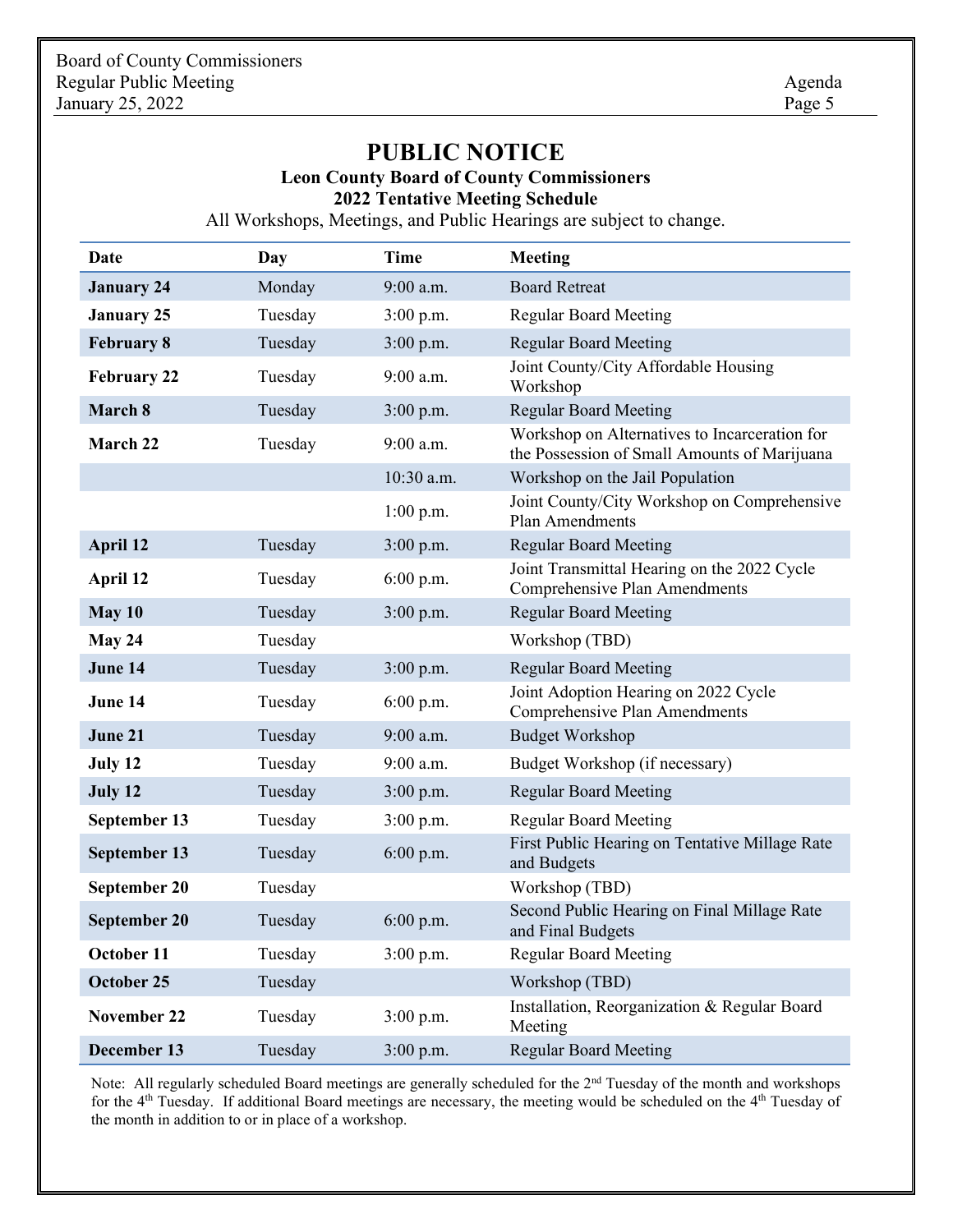# **PUBLIC NOTICE**

### **Leon County Board of County Commissioners 2022 Tentative Meeting Schedule**

| <b>Month</b>        | Day                            | <b>Time</b>            | <b>Meeting Type</b>                                                                                                                                                   |
|---------------------|--------------------------------|------------------------|-----------------------------------------------------------------------------------------------------------------------------------------------------------------------|
| <b>January 2022</b> | Tuesday 11                     | No meeting             | <b>BOARD RECESS</b>                                                                                                                                                   |
|                     | Monday 17                      | Offices Closed         | MARTIN LUTHER KING, JR. DAY                                                                                                                                           |
|                     | Wednesday $19-$<br>Thursday 20 |                        | FAC Legislative Day & Innovation Day<br>Tallahassee, FL                                                                                                               |
|                     | Monday 24                      | 9:00 a.m.              | <b>Board Retreat</b><br>North Florida Fairgrounds                                                                                                                     |
|                     | Tuesday 25                     | $3:00$ p.m.            | <b>Regular Meeting</b><br>County Courthouse, 5 <sup>th</sup> Floor Commission Chambers                                                                                |
|                     |                                | 6:00 p.m.              | First of Two Public Hearings to Consider an Amendment<br>to the Park Place Development Agreement                                                                      |
|                     | Tuesday 18<br><b>Monday 31</b> | 1:30 p.m.<br>5:30 p.m. | <b>Capital Region Transportation Planning Agency</b><br><b>City Commission Chambers</b>                                                                               |
| February 2022       | Tuesday 8                      | 3:00 p.m.              | <b>Regular Meeting</b>                                                                                                                                                |
|                     |                                |                        | County Courthouse, 5 <sup>th</sup> Floor Commission Chambers                                                                                                          |
|                     |                                | 6:00 p.m.              | Second and Final Public Hearing to Consider an                                                                                                                        |
|                     |                                |                        | Amendment to the Park Place Development Agreement                                                                                                                     |
|                     |                                | 6:00 p.m.              | First and Only Public Hearing to Consider an Ordinance<br>Amending Article IV of Chapter 10 of the Leon County<br>Code of Law, Entitled "Closed Basins and Standards" |
|                     |                                | $6:00$ p.m.            | First and only Public Hearing to consider the draft                                                                                                                   |
|                     |                                | tentative              | ordinance which repeals Chapter 11, Article VIII of<br>the Code of Laws Entitled Solicitation on Public<br><b>Street</b>                                              |
|                     | Saturday $12-$                 |                        | NACO Legislative Conference                                                                                                                                           |
|                     | Wednesday 16                   |                        | Washington, D.C.                                                                                                                                                      |
|                     | Monday 21                      | 1:30 p.m.              | Capital Region Transportation Planning Agency Meeting<br><b>City Commission Chambers</b>                                                                              |
|                     | Tuesday 22                     | 9:00 a.m.              | Joint Workshop on Affordable Housing                                                                                                                                  |
|                     |                                |                        | County Courthouse, 5 <sup>th</sup> Floor Commission Chambers                                                                                                          |
|                     | Thursday 24                    | $3:00$ p.m.            | <b>Blueprint Intergovernmental Agency Meeting</b><br><b>City Commission Chambers</b>                                                                                  |
| March 2022          | Tuesday 8                      | 3:00 p.m.              | <b>Regular Meeting</b>                                                                                                                                                |
|                     |                                |                        | County Courthouse, 5 <sup>th</sup> Floor Commission Chambers                                                                                                          |
|                     | Tuesday 15                     | $1:30$ p.m.            | Capital Region Transportation Planning Agency Meeting<br><b>City Commission Chambers</b>                                                                              |
|                     | Tuesday 22                     | $9:00$ a.m.            | Workshop on Alternatives to Incarceration for the<br>Possession of Small Amounts of Marijuana                                                                         |
|                     |                                | 10:30 a.m.             | Workshop on the Jail Population<br>County Courthouse, 5 <sup>th</sup> Floor Commission Chambers                                                                       |
|                     |                                | $1:00$ p.m.            | Joint County/City Workshop on the 2022 Cycle<br>Comprehensive Plan Amendments                                                                                         |
|                     | Thursday 31                    | $3:00$ p.m.            | Blueprint Intergovernmental Agency Meeting<br><b>City Commission Chambers</b>                                                                                         |
| April 2022          | Tuesday 12                     | $3:00$ p.m.            | <b>Regular Meeting</b><br>County Courthouse, 5 <sup>th</sup> Floor Commission Chambers                                                                                |
|                     |                                | $6:00$ p.m.            | Joint County/City Transmittal Hearing on Cycle 2022<br>Comprehensive Plan Amendments                                                                                  |
|                     | Tuesday 19                     | $1:30$ p.m.            | Capital Region Transportation Planning Agency Meeting<br><b>City Commission Chambers</b>                                                                              |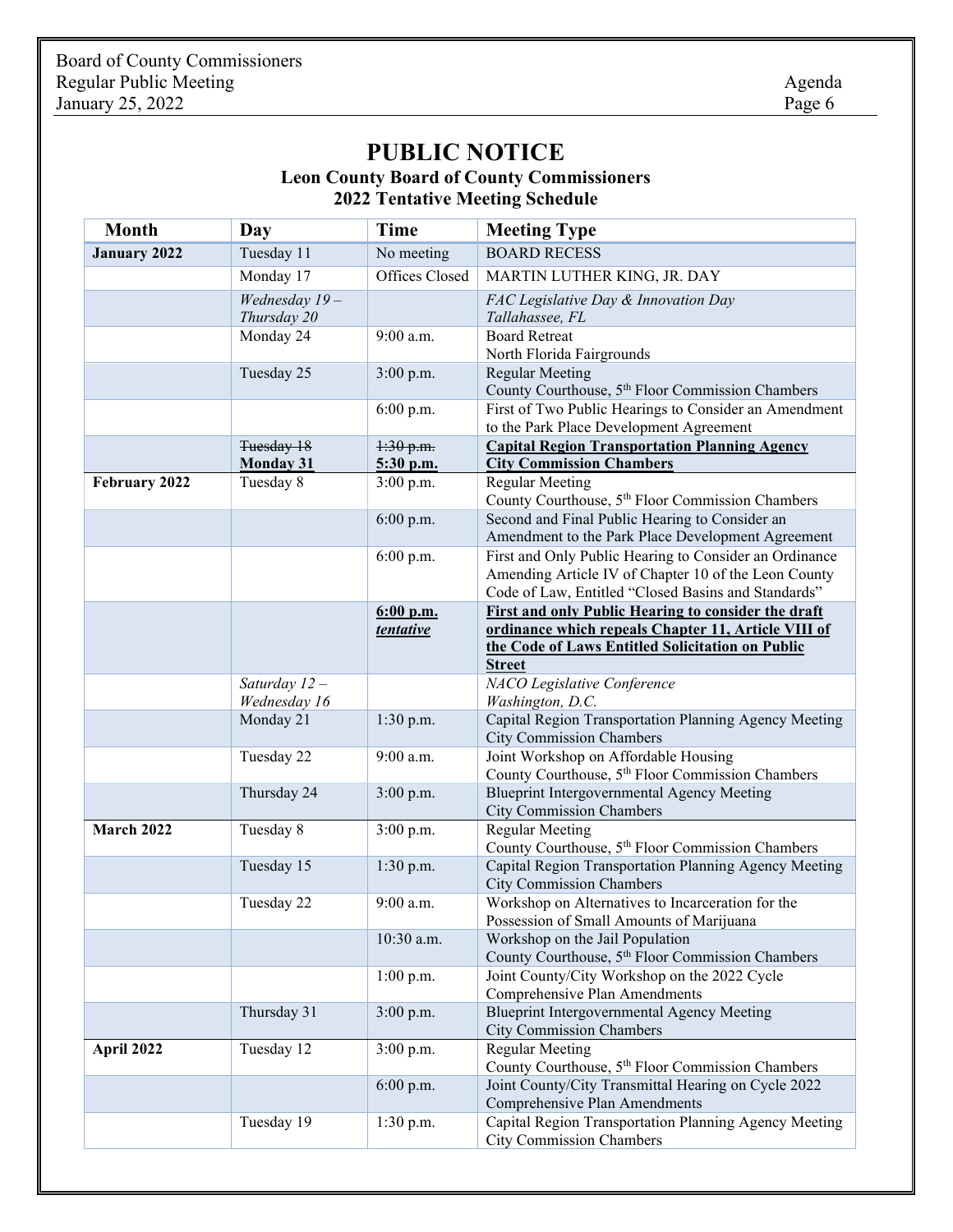| <b>Month</b>     | Day                              | <b>Time</b>    | <b>Meeting Type</b>                                                                                                   |
|------------------|----------------------------------|----------------|-----------------------------------------------------------------------------------------------------------------------|
| April 2022       | Tuesday 26                       | $9:00$ a.m.    | <b>Budget Policy Workshop</b>                                                                                         |
| (cont.)          | cancelled                        |                | County Courthouse, 5 <sup>th</sup> Floor Commission Chambers                                                          |
| <b>May 2022</b>  | Tuesday 10                       | 3:00 p.m.      | <b>Regular Meeting</b>                                                                                                |
|                  | Tuesday 17                       | $1:30$ p.m.    | County Courthouse, 5 <sup>th</sup> Floor Commission Chambers<br>Capital Region Transportation Planning Agency Meeting |
|                  |                                  |                | <b>City Commission Chambers</b>                                                                                       |
|                  | Thursday 19                      | $1:00$ p.m.    | Blueprint Intergovernmental Agency Budget Workshop<br><b>City Commission Chambers</b>                                 |
|                  |                                  | 3:00 p.m.      | <b>Blueprint Intergovernmental Agency Meeting</b><br><b>City Commission Chambers</b>                                  |
|                  | Friday 20                        | Offices Closed | <b>EMANCIPATON DAY</b>                                                                                                |
|                  | Tuesday 24                       |                | Meeting and/or Workshop (TBD)                                                                                         |
|                  |                                  |                | County Courthouse, 5 <sup>th</sup> Floor Commission Chambers                                                          |
|                  | Monday 30                        | Offices Closed | MEMORIAL DAY                                                                                                          |
|                  | <b>TBD</b>                       |                | Honor Flight Tallahassee<br>Washington D.C.                                                                           |
| <b>June 2022</b> | Tuesday 14                       | $3:00$ p.m.    | <b>Regular Meeting</b>                                                                                                |
|                  |                                  |                | County Courthouse, 5th Floor Commission Chambers                                                                      |
|                  |                                  | $6:00$ p.m.    | Joint County/City Adoption Hearing on Cycle 2022<br><b>Comprehensive Plan Amendments</b>                              |
|                  | Monday 20                        | $1:30$ p.m.    | Capital Region Transportation Planning Agency Meeting                                                                 |
|                  |                                  |                | <b>City Commission Chambers</b>                                                                                       |
|                  | Tuesday 21                       | 9:00 a.m.      | <b>Budget Workshop</b>                                                                                                |
|                  |                                  |                | County Courthouse, 5th Floor Commission Chambers                                                                      |
|                  | Tuesday $28-$                    |                | FAC Annual Conference & Educational Exposition                                                                        |
| <b>July 2022</b> | Friday 1                         |                | Orange County; Orlando, FL                                                                                            |
|                  | Monday 4                         | Offices Closed | <b>INDEPENDENCE DAY</b>                                                                                               |
|                  | Tuesday 12                       | $9:00$ a.m.    | Budget Workshop (if necessary)<br>County Courthouse, 5th Floor Commission Chambers                                    |
|                  |                                  | $3:00$ p.m.    | <b>Regular Meeting</b>                                                                                                |
|                  |                                  |                | County Courthouse, 5th Floor Commission Chambers                                                                      |
|                  | Thursday 14                      | $3:00$ p.m.    | Blueprint Intergovernmental Agency Meeting<br><b>City Commission Chambers</b>                                         |
|                  | Thursday 21 -                    |                | NACo Annual Conference                                                                                                |
|                  | Sunday 24                        |                | Adams County / Aurora, Colorado                                                                                       |
|                  | Tuesday 26                       | No Meeting     | <b>BOARD RECESS</b>                                                                                                   |
| August 2022      | Thursday 18 -                    |                | Chamber of Commerce Annual Conference                                                                                 |
| September 2022   | Sunday 21<br>Monday 5            | Offices Closed | Amelia Island, Fernandina Beach, FL<br><b>LABOR DAY</b>                                                               |
|                  | Tuesday 13                       | $3:00$ p.m.    | <b>Regular Meeting</b>                                                                                                |
|                  |                                  |                | County Courthouse, 5 <sup>th</sup> Floor Commission Chambers                                                          |
|                  |                                  | $6:00$ p.m.*   | First Public Hearing Regarding Tentative Millage Rates                                                                |
|                  |                                  |                | and Tentative Budgets for FY 21/22*                                                                                   |
|                  | Wednesday $14-$                  |                | <b>FAC Innovation &amp; Policy Conference</b>                                                                         |
|                  | <b>Friday 16</b><br>Sunday $18-$ |                | <b>Miami-Dade County</b>                                                                                              |
|                  | Wednesday 21                     |                | ICMA Annual Conference<br>Franklin County / Columbus, Ohio                                                            |
|                  | Tuesday 20                       | $1:00$ p.m.    | Workshop TBD                                                                                                          |
|                  |                                  |                | County Courthouse, 5 <sup>th</sup> Floor Commission Chambers                                                          |
|                  |                                  | 6:00 p.m. $*$  | Second & Final Public Hearing on Adoption of Final<br>Millage Rates and Budgets for FY 21/22*                         |
|                  | Tuesday 27                       | $1:30$ p.m.    | Capital Region Transportation Planning Agency Meeting<br><b>City Commission Chambers</b>                              |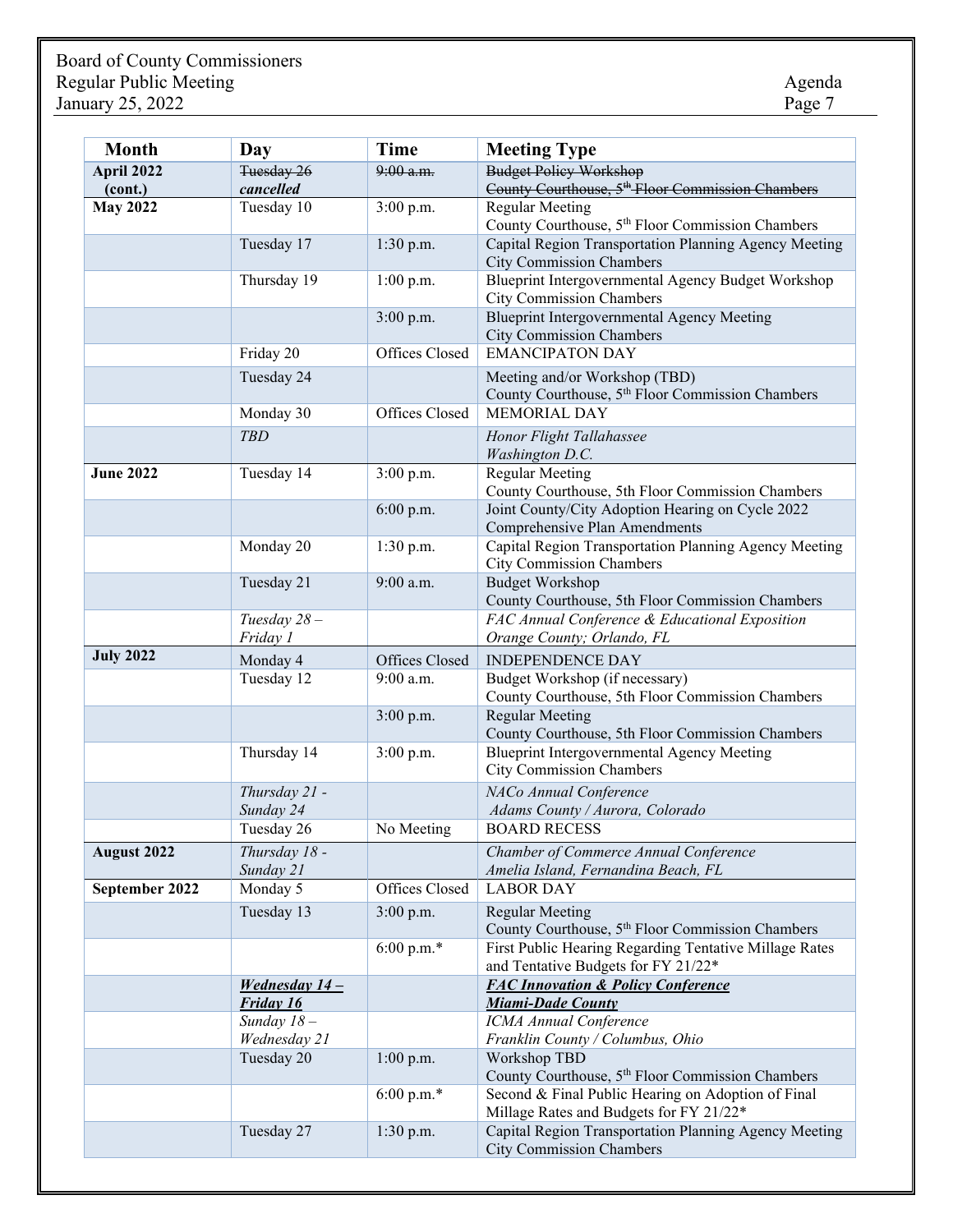| <b>Month</b>              | Day                          | <b>Time</b>    | <b>Meeting Type</b>                                                                                                    |
|---------------------------|------------------------------|----------------|------------------------------------------------------------------------------------------------------------------------|
| September 2022<br>(cont.) | Thursday 15<br>Thursday 29   | 5:00 p.m.      | Blueprint Intergovernmental Agency Meeting &<br>6:00 p.m. Budget Public Hearing<br><b>City Commission Chambers</b>     |
|                           | <b>TBD</b>                   |                | Congressional Black Caucus Annual Legislative<br>Conference - TBD                                                      |
|                           | <b>TBD</b>                   |                | National Urban League Annual Conference<br><b>TBD</b>                                                                  |
|                           |                              |                | *These public hearing dates may change because of the School Board's scheduling of its budget adoption public hearings |
| October 2022              | Tuesday 11                   | 3:00 p.m.      | <b>Regular Meeting</b><br>County Courthouse, 5 <sup>th</sup> Floor Commission Chambers                                 |
|                           | Tuesday 18                   | 9:00 a.m.      | Capital Region Transportation Planning Agency<br>Workshop/Retreat - City Commission Chambers                           |
|                           | Tuesday 25                   |                | Meeting and/or Workshop (TBD)<br>County Courthouse, 5 <sup>th</sup> Floor Commission Chambers                          |
| November 2022             | Tuesday 8                    | Offices Closed | <b>ELECTION DAY</b>                                                                                                    |
|                           | Friday 11                    | Offices Closed | <b>VETERAN'S DAY</b>                                                                                                   |
|                           | Tuesday 15                   | 1:30 p.m.      | Capital Region Transportation Planning Agency Meeting<br><b>City Commission Chambers</b>                               |
|                           | Tuesday 22                   | 3:00 p.m.      | Installation, Reorganization and Regular Meeting<br>County Courthouse, 5 <sup>th</sup> Floor Commission Chambers       |
|                           | Thursday 24                  | Offices Closed | <b>THANKSGIVING DAY</b>                                                                                                |
|                           | Friday 25                    | Offices Closed | FRIDAY AFTER THANKSGIVING DAY                                                                                          |
|                           | Wednesday $30 -$<br>Friday 2 |                | <b>FAC Legislative Conference</b><br><b>Pinellas County</b>                                                            |
| December 2022             | Thursday 8                   | 3:00 p.m.      | <b>Blueprint Intergovernmental Agency Meeting</b><br><b>City Commission Chambers</b>                                   |
|                           | Tuesday 13                   | $3:00$ p.m.    | <b>Regular Meeting</b><br>County Courthouse, 5 <sup>th</sup> Floor Commission Chambers                                 |
|                           | Tuesday 20                   | 1:30 p.m.      | Capital Region Transportation Planning Agency Meeting<br><b>City Commission Chambers</b>                               |
|                           | Monday 26                    | Offices Closed | <b>CHRISTMAS OBSERVED</b>                                                                                              |
| <b>January 2023</b>       | Monday 2                     | Offices Closed | NEW YEAR'S DAY OBSERVED                                                                                                |
|                           | Tuesday 10                   | No Meeting     | <b>BOARD RECESS</b>                                                                                                    |
|                           | Monday 16                    |                | MARTIN LUTHER KING, JR. DAY                                                                                            |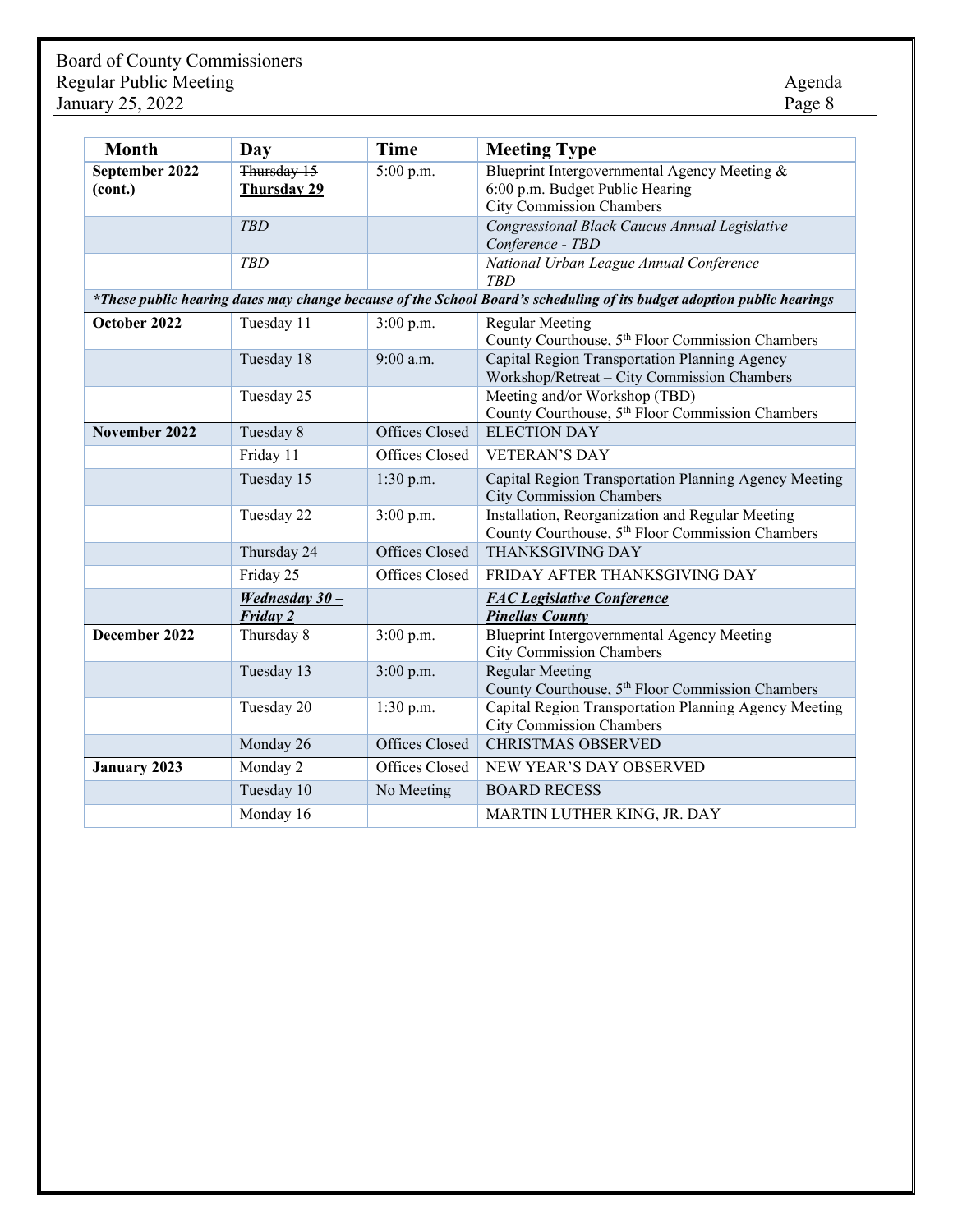# **Citizen Committees, Boards, and Authorities Current and Upcoming Vacancies**

[leoncountyfl.](http://www2.leoncountyfl.gov/committees/)gov/committees

### **CURRENT VACANCIES**

**Animal Classification Committee** Board of County Commissioners (1 appointment) – Licensed Veterinarian Board of County Commissioners (1 appointment) – Informed Citizen

**CareerSource Capital Region Board** Board of County Commissioners (1 appointment)

**Code Enforcement Board** Commissioner - District IV: Bryan Welch (1 appointment)

**Contractors Licensing Board** Commissioner - District III: Rick Minor (1 appointment)

**Joint City/County Bicycling Workgroup** Board of County Commissioners (1 appointment) City of Tallahassee (4 appointments)

**Library Advisory Board** Commissioner - District III: Rick Minor (1 appointment)

#### **UPCOMING VACANCIES**

#### **MARCH 31, 2022**

**Contractors Licensing Board** Commissioner - District II: Jimbo Jackson (1 appointment)

#### **APRIL 30, 2022**

**Minority, Women & Small Business Enterprise Citizen Advisory Committee** Board of County Commissioners (2 appointments)

**Tallahassee Sports Council** Board of County Commissioners (2 appointments)

**Value Adjustment Board** Board of County Commissioners (1 appointment)

#### **MAY 31, 2022**

**Advisory Committee for Quality Growth** Board of County Commissioners (8 appointments)

#### **JUNE 30, 2022**

**Architectural Review Board** Board of County Commissioners (1 appointment) – owner of historic property